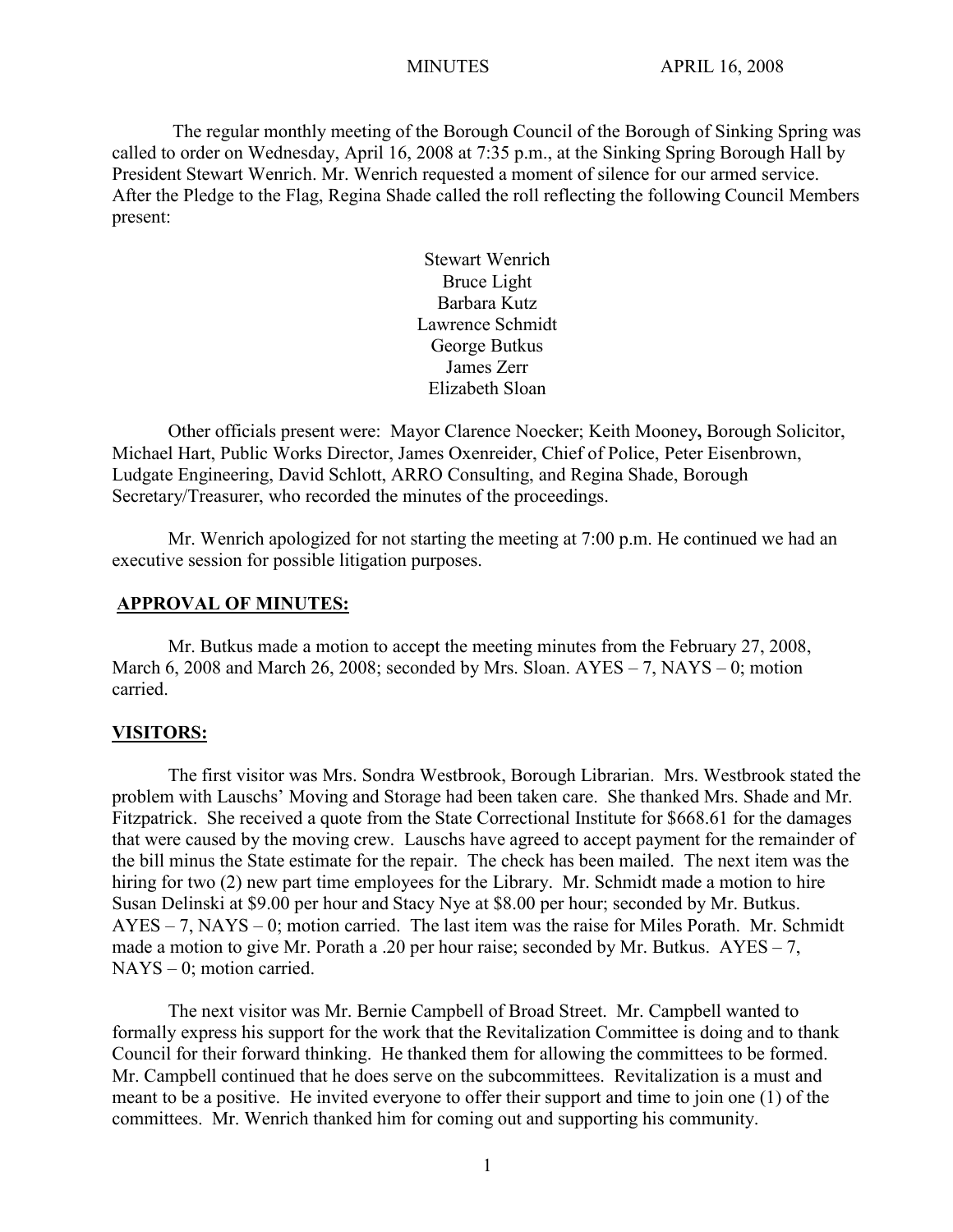#### **COMMUNICATIONS:**

Mr. Schmidt read a thank you note from the Friends of the Library. They made \$1,890.00 at the most recent book sale. They thanked Council for their support along with Mr. Hart and the street crew for their help.

### **APPROVAL OF THE BILLS:**

Mr. Zerr made a motion to pay the bills; seconded by Mrs. Kutz.  $AYES - 7$ , NAYS – 0; motion carried.

### **REVITALIZATION PROJECT:**

Mr. James Pachuilo, Chairman of the Revitalization Project was unable to attend. Mr. Zerr spoke on behalf of the committee. Their next meeting will be April 17, 2008. Mr. Zerr was given permission to approach the Rt. 422 Corridor project about a joint comprehensive plan. Mr. Zerr did address the Board on this matter and they were receptive. They did request a synopsis of the project. Mr. Loth along with Mr. Ludgate are working on getting this done. Hopefully they will come on board and this will help further the cause.

#### **MILLER ENVIRONMENTAL:**

Mr. Peter Juzyk gave the monthly report. The wastewater data for the month was – total monthly flow  $-32,949,000$  gallons, average daily flow  $-1,063,000$  gallons, minimum daily flow  $-$ 840,000 gallons, and maximum daily flow – 1,522,000 gallons. Total precipitation was 6.2 inches. There were no NPDES violations however they were still waiting for some lab results. The contribution for each municipality is as follows – Sinking Spring (which includes an unmetered portion of Spring Township) – 77.2%; Lower Heidelberg – 13.8%; and South Heidelberg – 9.0%. Mr. Juzyk stated a new employee started back at the plant. The February, 2008 DMR was completed and submitted to the DEP. There were no violations. No response to date from the Wonderful Chinese Restaurant or Dunkin Donuts. Mr. Patel, the owner, requested a survey be sent to the new address and this was done on March 28, 2008. A letter was issued to the Council President regarding the Mountain Home Road Pump Station. They obtained three quotes for an all weather composite sampler. The low quote was from Fisher Scientific in the amount of \$4,804.68. Mr. Butkus made the motion to authorize Mr. Juzyk to purchase the all weather composite sampler at a cost of \$4,804.68; seconded by Mr. Schmidt. AYES – 7, NAYS – 0; motion carried. They began the split sampling comparison testing. They are using M.J. Reider Associates and Atlantic Coast Laboratories. Mr. Juzyk presented data that showed there was a significant variance in BOD and TSS between the laboratories. It does not appear they follow one and another as opposed to the ammonia where they seem to agree. Miller took care of some leaks in the electrical and control building roof. They were repaired under warranty. Other equipment was repaired as well. Mr. Juzyk stated that the week prior they had some problems with the air compressor. He thought it was purchased in 1986. He stated that a pressure line blew out on it and the parts are no longer available. Mr. Hart volunteered to get together with him to go over some information he has. Mr. Zerr made a motion not to exceed \$1,500.00 for a new air compressor; seconded by Mr. Butkus.  $AYES - 7$ ,  $NAYS - 0$ ; motion carried.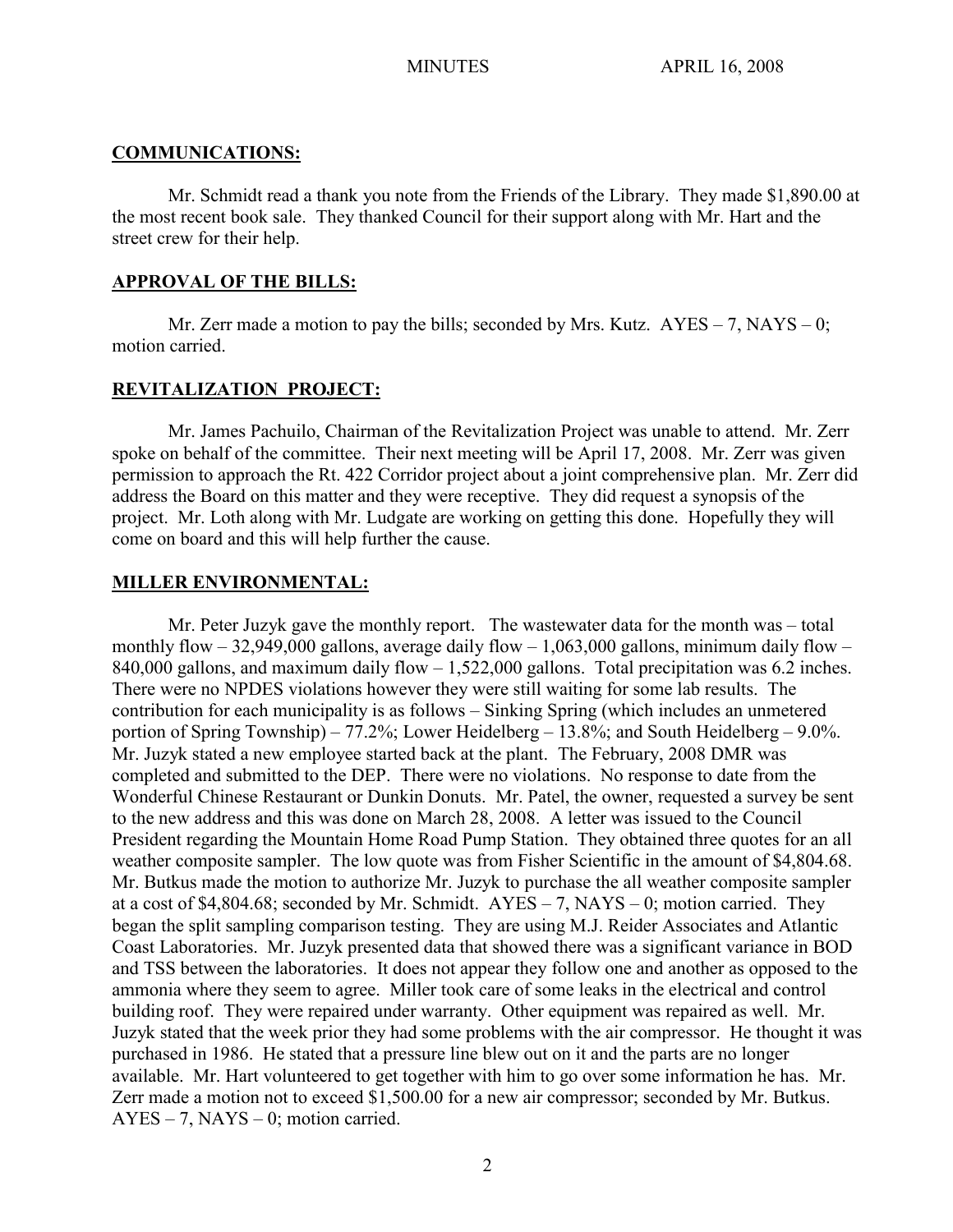## **MILLER ENVIRONMENTAL(cont'd):**

Mr. Schmidt questioned the sewer engineer if he had a rough idea what the increase would be in the Miller contract with regards to the new pump station. Mr. Schlott didn't know that for sure however the pump station's pumps are only two (2) horsepower. Mr. Schmidt questioned Mr. Juzyk if he knew. Mr. Juzyk stated they are still trying to gather all the information as to what is required. The largest "ticket item" might be a yearly maintenance on the pumps themselves. Routine maintenance and operation might involve a fifteen (15) minute check. They would like to have a proposal for the next meeting.

## **COMMITTEE REPORTS:**

## **POLICE DEPARTMENT – CHIEF JAMES OXENREIDER:**

Chief Oxenreider stated they had 180 calls for the month of March. They had 23 traffic citations, 12 parking tickets, and 22 warnings were issued. The delivery of the new police vehicle should be in June.

# **PUBLIC SAFETY – JAMES ZERR:**

Mr. Zerr stated that the fire department responded to 31 calls last month with an average of 12 guys per incident.

The new apparatus paperwork was received and taken care of. Mrs. Shade has got them the information they need. They will be going up to KME on Saturday to pick it up. We need to authorize Mrs. Shade to cut the check for \$183,200.00. Mr. Zerr said due to some engineering problems they were not able to put the cord reel that was requested in the back of the unit. They must go to the side and "something" (couldn't make out) to the front compartment. This cost us a little more than we thought. So, putting in the second cord reel in so they could use the reels from either side cost us more money. Mr. Zerr made a motion to authorize Mrs. Shade to issue a check for \$183,200.00 which includes the above noted changes; seconded by Mr. Butkus. Mr. Wenrich asked if it was our error when we speced the truck or was it their error when they put it on the blueprints. Mr. Zerr stated it was a combination of both. He explained how it happened. Mr. Zerr said they cut us a break as the total to fix the problem was over \$5,000; however they are only charging us \$1,070.00. Mr. Wenrich said that was fine. The issue with the tailpipe has been resolved. Mr. Wenrich called for a vote. AYES – 7, NAYS – 0; motion carried.

At an inspection of the ladder truck it was discovered that the bearing in the bottom of the ladder area has gone bad. Pierce Manufacturing is going to take care of it. The truck will be out of service for seven (7) to ten (10) days. This item is in the budget.

The next few items were on the agenda. There was a misunderstanding. Mr. Zerr made a motion to reappoint Paul Roth as the Emergency Management Deputy for the West Side Emergency Management Agency.  $AYES - 7$ ,  $NAYS - 0$ ; motion carried.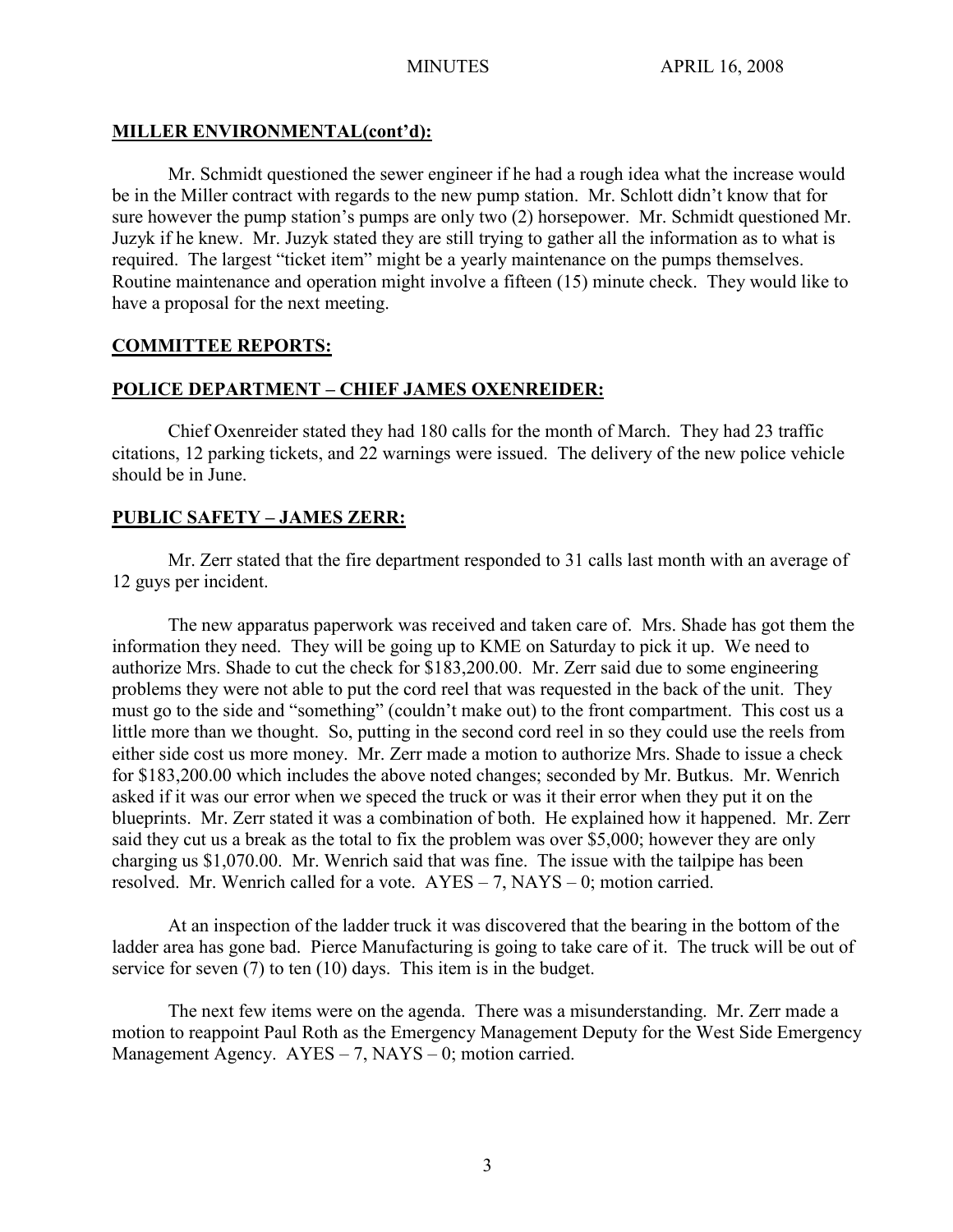#### **PUBLIC SAFETY – JAMES ZERR (cont'd):**

The next issue was the Haz Mat Ordinance. Mr. Zerr said everything was in order for that Ordinance. It was advertised on April 7, 2008 and Mr. Mooney had the proof of publication. The issue with possible haz mat situations was addressed like Mr. Zerr requested. Mr. Zerr made a motion to pass the Haz Mat Ordinance; seconded by Mr. Light. Mr. Butkus questioned if we had a resolution to set the amounts we can charge. Mr. Mooney did not have a resolution to set the fees. Mr. Zerr stated the fees are set by FEMA and the Lancaster County Fire Association. We shall follow those guidelines. Depending upon the type of incident will indicate what fee schedule we will follow. Mr. Zerr questioned if we can make that resolution attachment at another meeting and just pass the Ordinance that evening. Mr. Mooney stated we can if we have to. Mr. Wenrich asked for a vote.  $AYES - 7$ ,  $NAYS - 0$ ; motion carried.

The Mass Gathering Ordinance was put in front of Borough Council the prior month and given to the Borough Solicitor to prepare. Mr. Mooney said it was complete. It was advertised on April 7, 2008 and he has the proof of publication. Mr. Zerr made a motion to pass that Ordinance; seconded by Mr. Schmidt. Mr. Butkus asked if the 500 count on every aspect. Mr. Mooney said yes, that the term Mass Gathering is a defined term. Once it is defined, that is what is meant throughout the Ordinance. Mr. Mooney said in order for this Ordinance to be carried out the way we wish, we will need cooperation from Spring Township. Mr. Mooney and Mr. Fitzpatrick did speak with Mr. Lillis (Spring Township's Solicitor) that day and they will be forwarding off a copy of this Ordinance to him as well. They understand the problems and will try to help us. Mr. Wenrich asked for a vote.  $AYES - 7$ ,  $NAYS - 0$ ; motion carried. Mr. Butkus questioned on behalf of a resident if we know if any of these buildings on the property where the Apple Dumpling is held as been inspected recently. Mr. Wenrich stated that many of these buildings are in Spring Township. Mr. Zerr said that Mr. Roth has been back and has done what needs to be done for the Borough and that the Spring Township's Fire Marshal has been back there as well. Mr. Hart said he hasn't seen any permits. Mr. Butkus questioned if we could authorize Mr. Hart to contact them to see if inspections have been made back there. Mr. Zerr had no issue with that.

The committee is looking at the traffic problems regarding Dunkin Donuts.

We have received a lot of complaints about trash in the Borough so they are looking into that. Eventually they would like to sit down with the committee that handles the trash and look at this issue.

Mr. Zerr stated that PA American Water will be redoing the water line on Ashley Road. We have a chance to add a hydrant. We buy this one; we own this. After two (2) years we are still trying to get an answer from PA American on who owns the hydrants. The cost has been budgeted and it is about \$2,000.00. Mr. Zerr made a motion to authorize Mr. Hart to contact PA American Water about installing a hydrant at the corner of Ashley and to have Mrs. Shade send a letter to Spring Township requesting they pay half the cost of the installation of the hydrant however we will maintain the hydrant; seconded by Mr. Butkus. AYES – 7, NAYS – 0; motion carried.

A few months of ago we had discussed about putting in a dry hydrant on Park Avenue. We currently have all the permits, and costs. We are ready to go ahead. Mr. Zerr made a motion to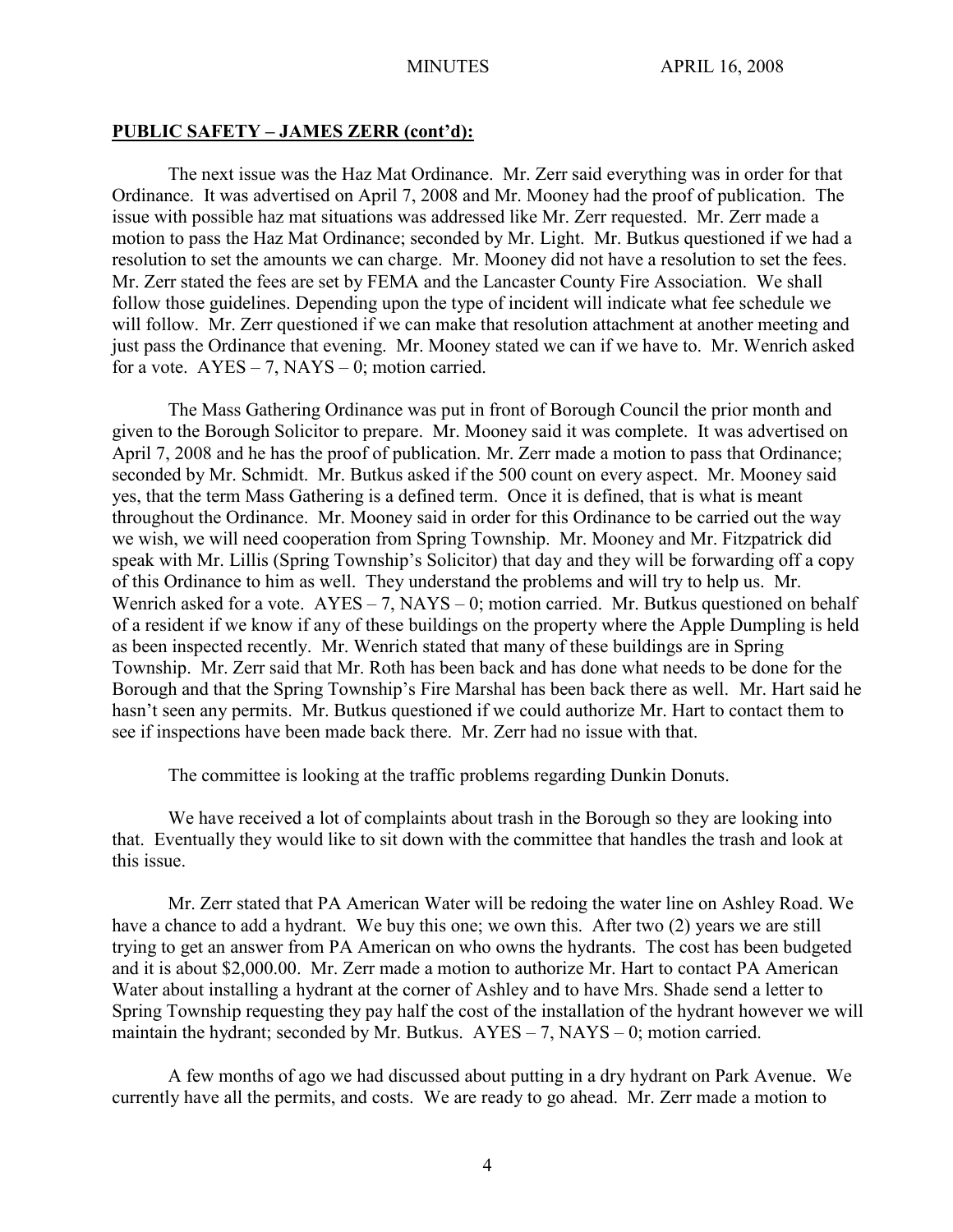# **PUBLIC SAFETY – JAMES ZERR (cont'd):**

authorize Mr. Hart to move ahead with the dry hydrant at a cost of \$2,000.00; seconded by Mr. Butkus.  $AYES - 7$ ,  $NAYS - 0$ ; motion carried.

Last evening we became aware of a fire hydrant located at 350 Sioux Court was out of service for eight (8) months. Mr. Hart got the job done and the hydrant is back in service. Ms. Sloan thought that our Solicitor should send the letter as opposed to Mrs. Shade. Mr. Butkus feels we should put in the letter that we reserve the right to withhold the maintenance fee on anything "they are screwing around with." Mr. Zerr agreed. Ms. Sloan feels we should ask for a credit as well.

# **LIBRARY – LAWRENCE SCHMIDT:**

His report was completed prior.

# **PARK AND RECREATION – BARBARA KUTZ:**

Mrs. Kutz had nothing at this time.

# **STREETS, UTILITIES, AND BUILDINGS – BRUCE LIGHT:**

Mr. Light was not happy at the playground fees of \$60 for non residents. He would like it to go back to the Rec Board for further review.

# **MAYOR – CLARENCE NOECKER:**

Mayor Noecker requested a motion to hire a part time police officer. His name is Kyle Pagerly. He will be hired at the part time officer rate. Mr. Zerr made a motion to hire Kyle Pagerly as a part time police officer at the part time officer rate; seconded by Mr. Butkus.  $AYES - 7$ , NAYS – 0; motion carried.

Mayor Noecker wanted to submit the name of Lee Schweyer to Council for the title of Corporal in the police department. He could take over for the Chief when the Chief is out. Mr. Light made the motion to promote Lee Schweyer to Corporal; seconded by Mrs. Kutz. AYES – 6, NAYS – 1 (Mr. Zerr); motion carried. Mrs. Shade questioned what his rate of pay will be. She questioned since they are under contract will we be establishing a new rate. Mr. Zerr stated yes. We currently don't have a Corporal rate. Mr. Zerr stated this was in committee and that is why he voted no. Mr. Mooney questioned if we negotiated a Corporal rate with the union. Mr. Schmidt stated he didn't think we did. Mr. Schmidt doesn't think there was a rate in there because we never had that position. He doesn't remember every seeing it and he was on the negotiating committee. The Mayor stated the contract ends this year. Mr. Butkus stated can we give him the title without giving him a raise until the next contract. Mr. Mooney stated he will probably file a grievance as you gave him a supervisory position and no money. Mr. Schmidt asked Mr. Mooney what we must do. Mr. Mooney stated we are going to have to negotiate with the FOP whatever his salary is going to be. Mr. Zerr stated we can make him Acting Chief and give him the Chief's salary till we renegotiate the contract. Mr. Mooney stated we would need to rescind that motion. Mr. Mooney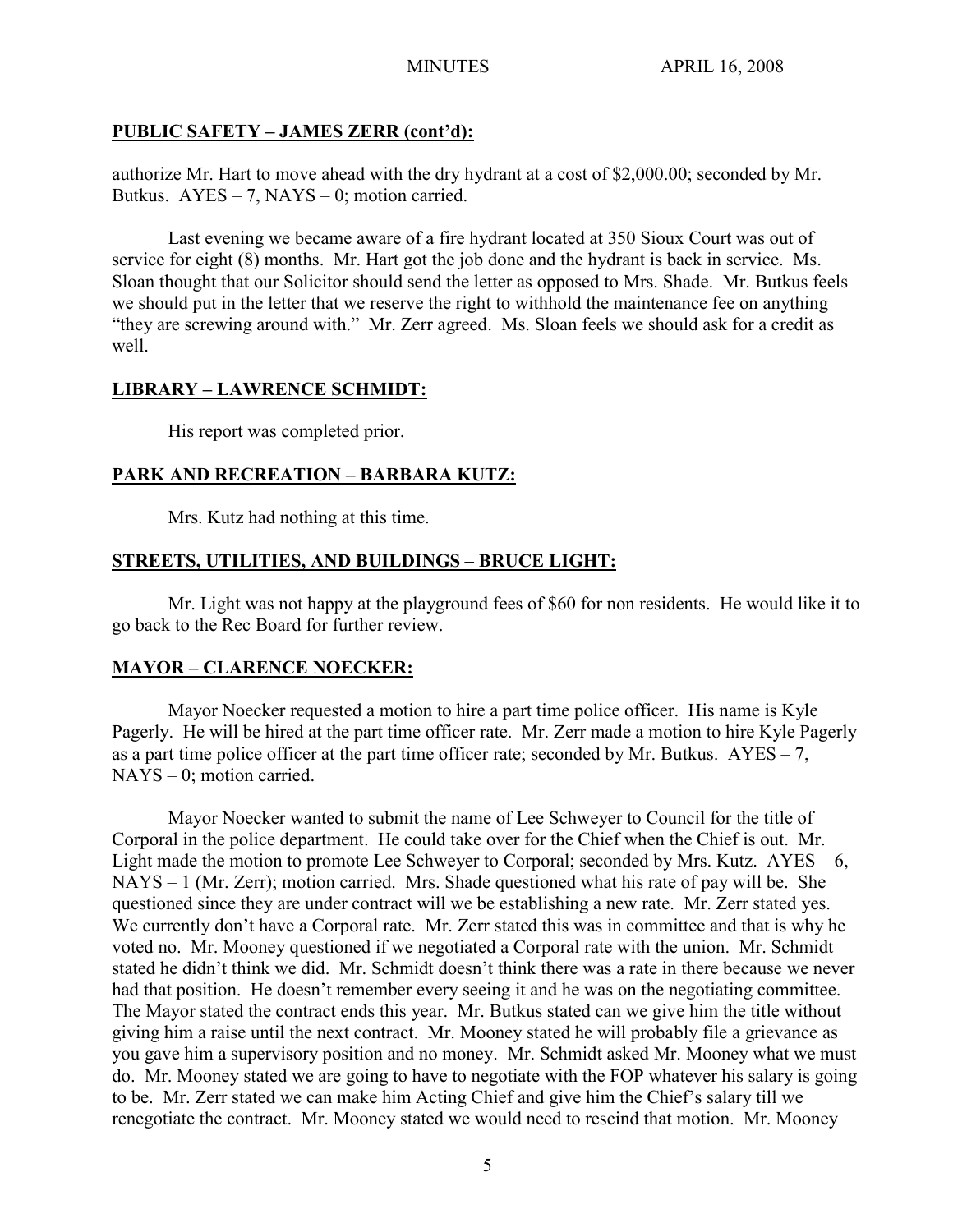# **MAYOR – CLARENCE NOECKER (cont'd):**

stated we could negotiate with the union, like Mrs. Shade had stated, we did when we rehired Officer Moyer back. Mr. Harting feels a job description should be created. Mr. Zerr made a motion to rescind the original motion; seconded by Mr. Schmidt. AYES – 5, NAYS – 2 (Mr. Butkus and Mr. Light); motion carried. He will be acting Chief when the Chief is on vacation. Mr. Schmidt asked if we are going to negotiate this position or are we going to let it go till the end of the contract. Mr. Wenrich stated he feels that is between the Mayor and the Chief. Mr. Zerr feels it should go back to committee.

# **BOROUGH SECRETARY/TREASUERER – REGINA SHADE:**

Mrs. Shade had nothing at this time.

## **ADMINISTRATION AND FINANCE – ELIZABETH SLOAN:**

Ms. Sloan hand nothing at this time.

# **SEWER ENGINEER – DAVID SCHLOTT:**

Mr. Schlott addressed the Engineer's Report. Their office prepared a Chapter 94 Report for the year of 2007. It was submitted to the DEP. The treatment plant is rated for 1,000,000 gallons per day. That is the hydraulic capacity. It has an organic capacity of 200,000 pounds of BOD per day. The Chapter 94 Report showed an annual average daily flow of 656,225 gallons per day. The maximum three (3) month flow was 848,600 gallons per day. The five (5) year peaking average was 1.236 and the monthly maximum organic load was 1,517 pounds. Included within this is going back five (5) years and to predict five (5) years into the future. What was included the Traditions project plus a few others as well as any projections from the contributing municipalities. We received that information and that was included. The findings were that the plant will exceed its rated capacity within the next five (5) years. It should happen in 2009. It appears it should achieve its organic overload in 2012. A correction action plan must be prepared (CAP). This is basically saying what is going to be done to address these issues. This will be submitted within the next two (2) months. The next item was the pretreatment program. They showed what assistance they provided to businesses and industries. NPDES testing was next. They are doing wet testing in connection with Miller Environmental. They are hoping to find the source of the BOD testing. The spare gear box was delivered for the oxidation ditch. It took a long time to have this one (1) delivered. It took almost eighteen (18) months to deliver.

 The next item was the response to BCM's report by ARRO. The letter is just a summary of the Chapter 94 Report. Mr. Schlott stated our rated capacity for the plant is 1 mgd. When the original permit was received back in the 1990's there was a monthly maximum limit of 1.32 mgd. However at that time DEP did not put a monthly max limit on the hydraulic portion. This only happened in the late 90's early 2000's. One (1) of the suggestions from BCM was to consider asking for that monthly max and to forego the actual need for a third clarifier. ARRO looked at that and they feel if we include the clarifier we could include 250,000 gallons of hydraulic capacity and essentially be rerating the plant for 1.25 mgd as an average daily flow and the average monthly max would be 1.65. ARRO feels if we just ask for a rerating we are just prolonging the need for the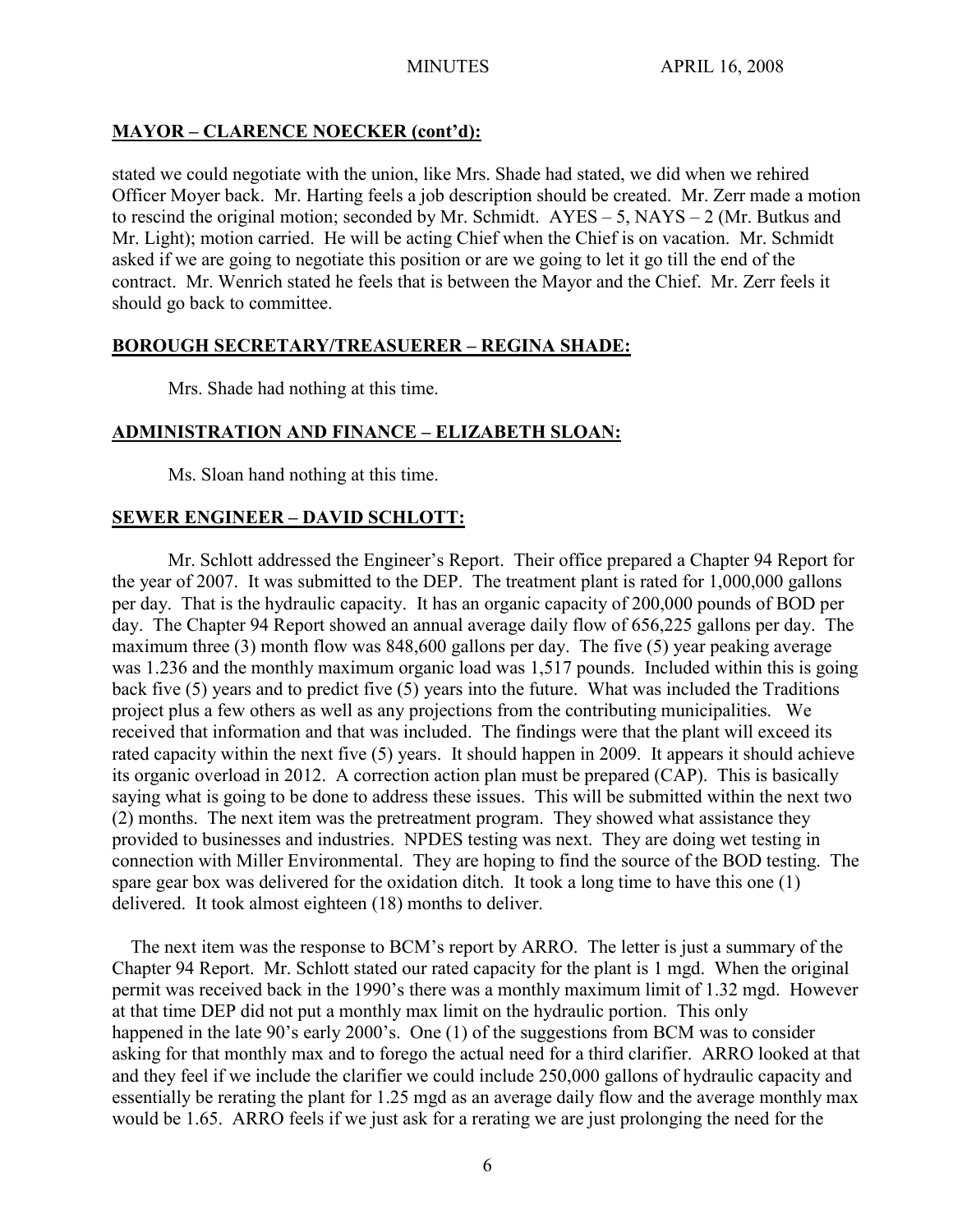## **SEWER ENGINEER – DAVID SCHLOTT (cont'd):**

third clarifier. ARRO is recommending that the clarifier be included into these upgrades. Mr. Wenrich asked Council to review their rebuttals for their next meeting. Ms. Sloan questioned where are we with the infiltration? She was aware there were a lot of problems with the old system. Mr. Schlott stated a large portion of the infiltration has been addressed however one (1) of the issues with infiltration (more so then inflow), you never find the really big leak. There are small leaks that add up to one (1) large leak. A brief discussion ensued. Mr. Schlott stated we are about 50% better with the I&I problem. Mr. Schlott stated thanks to Council we are moving ahead. Ms. Sloan questioned where Broad Street ranked. Mr. Schlott stated they had about a 50,000 gallon a day leak. The question is at this point, we need to see that all these leaks have been alleviated because there could be leaks occurring on the private property side. The main and lateral to the curb line has been repaired but we don't know beyond that. Mr. Wenrich stated looking over the list stated two (2) businesses have not returned their survey form sent out. Is there a way we can put them on notice that if we don't receive their forms back we shall shut them down, Mr. Wenrich inquired. Mr. Mooney along with Mr. Schlott was not sure what our Sewer Use Ordinance states as far as terms and questionnaires. The committee will follow up with this.

## **SEWER AND SANITATION COMMITTEE – GEORGE BUTKUS:**

Mr. Butkus stated at the last meeting it was stated that we were going to give the Authority the answer whether to move ahead with the design of the clarifier. He does realize that Council just got the information on this however his question is what are their thoughts on the clarifier. We can try to delay this however he is not sure that time will change any of the numbers. Mr. Butkus feels we should add the clarifier as a corrective measure. Mr. Wenrich stated given that we now have ARRO's response to the BCM report at the May meeting we should have a response. Mr. Schmidt stated he is not sure that we have a choice anymore. Ms. Sloan agreed our capacity is up. Mr. Butkus made a motion to go along with the proposed update and expansions out at the plant as laid out several times by ARRO which includes the clarifier; seconded by Mrs. Kutz. Mr. Mooney wanted to clarify if that is what we are looking to do or do we want to authorize the submittal of the CAP to the DEP. Mr. Schlott stated if the Borough is agreeing to add the additional clarifier then that will become part of the CAP that is submitted to the DEP. Mr. Butkus stated his motion his basically saying that we are in agreement with the Authority and we authorize the Authority to go ahead with the design. We haven't talked about construction. Ms. Sloan questioned the cost of the clarifier. Mr. Butkus stated keeping in mind this was a cost from a while ago it was \$500,000.00 estimated cost. The total cost of the project would be 4.5 million dollars but once again that was 18 to 24 months ago. Mr. Wenrich asked for an updated amount in regards to the cost of the upgrades by the next meeting. Mr. Wenrich asked for a vote. AYES – 7, NAYS – 0; motion carried.

Mr. Butkus directed Mr. Schlott to draft the corrective action plan for Council for the next meeting.

Based on discussions with Council, Mr. Butkus made a motion to direct the Solicitor to begin the process of making our Authority an Operating Authority understanding that whatever those final steps are we will have to take later; but this is the gathering of information and starting the paperwork. This is not irreversible; seconded by Mrs. Kutz. Mr. Butkus stated the study group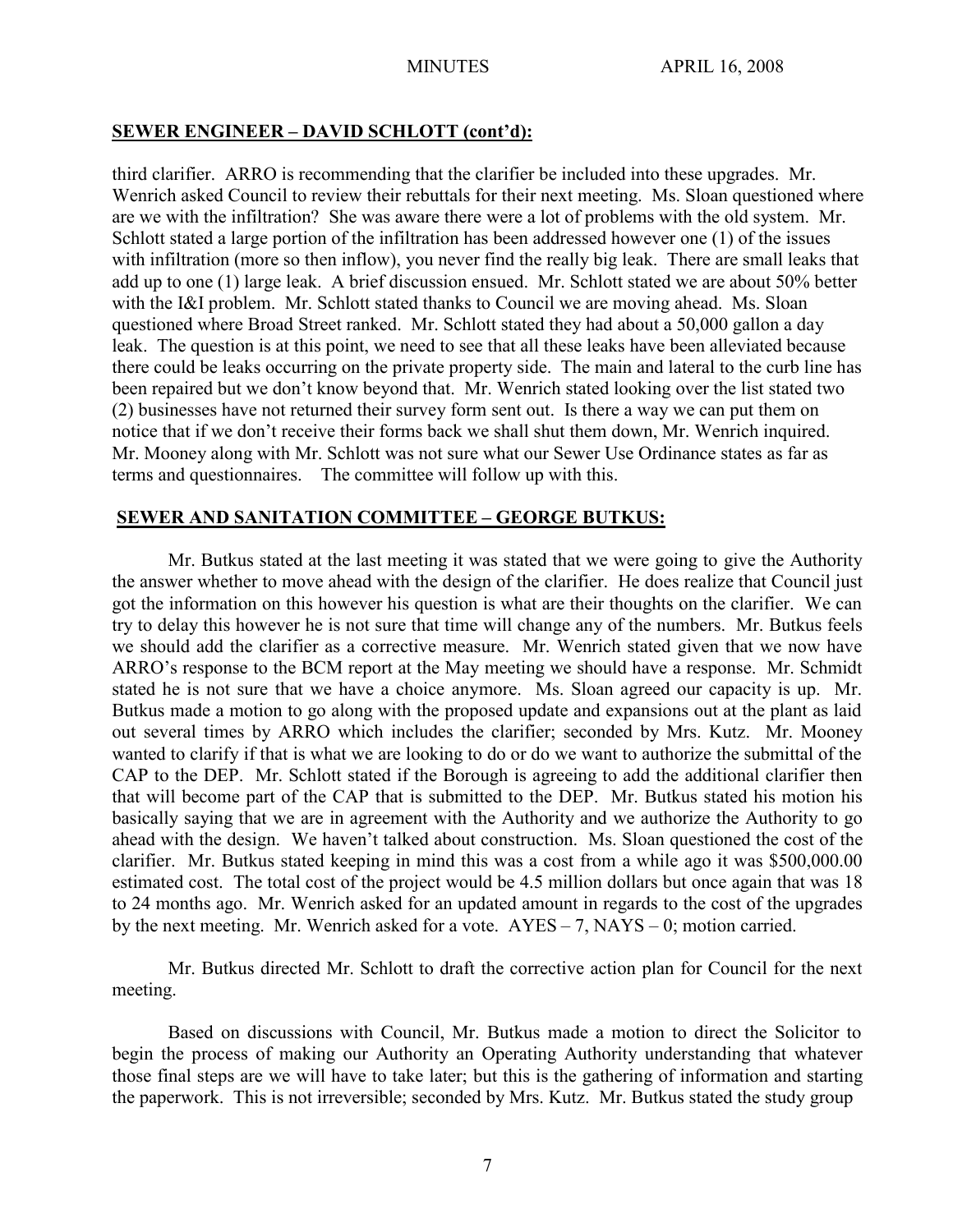#### **SEWER AND SANITATION COMMITTEE – GEORGE BUTKUS (cont'd):**

will continue as proposed. Mr. Schmidt feels it will not be necessary to continue with the group. The decision was made to move ahead to make it an Operating Authority.  $AYES - 7$ ,  $NAYS - 0$ ; motion carried. Mr. Wenrich feels holding off on not making them a Working Authority will just be a detriment to both. It is not going to get any better. Giving the Authority the operating title will give them a fresh start. There is no accurate information. Ms. Messina questioned what will be the Borough's responsibility once the Authority becomes an Operating Authority. The Solicitor will be researching this. This is a long process. This is just the first step of many, Mr. Wenrich stated. We need to move forward. Mr. Butkus said it will clear things up. The Authority sells capacity while the Borough does the billing. It will make it a lot clearer. This will streamline things. Mr. Wenrich stated in addition, the Borough pays ARRO bills, while the Authority pays ARRO as well. We shall save money. The Borough will still be attached. Mr. Schmidt stated he hoped not. I thought we were washing our hands of this. Mr. Schmidt stated we might want to explain exactly what this means. They will be on their own. They would have their own building, their own administrative staff, and their own expenses. Mr. Wenrich stated this is the first step of many. Mr. Butkus stated one of the items on the agenda is updating the software. He discussed this with Ms. White. He would like to see this item deferred due to the fact that the Authority might become an Operating Authority. Everyone agreed. Mr. Schmidt asked what is happening with ALCON. Mr. Butkus said he will tell them what he knows. The letter that we received from ALCON appears to misstate one (1) fact. It says they are in possession of 69 EDU's; however if you do the math and look at their other documentation they admit and accept that they bought two (2) EDU's originally and twelve (12) at one of the upgrades. They back into the 69 number by taking their flow and dividing by the number of EDU's...the gallons per EDU at the time they bought the twelve (12). Mr. Schmidt questioned if we have documentation of the twelve (12). Mr. Butkus stated we did. Mr. Schmidt asked then why did we write the letter in the first place. Mr. Butkus stated we didn't have it then. Mr. Schmidt stated he was confused. Mr. Light asked who had the letter. Mr. Butkus didn't know; but even with the fourteen (14) they are using more than that total. Mr. Schmidt stated he was in agreement with Mr. Wenrich. Mr. Wenrich stated we are talking flow, gallons, EDU's…it appears everyone has a different idea of what their bill is. He continued he hoped within the next few months it is as clear as "the sunny day." Mr. Butkus questioned if it was Council's wish to roll this into the other issue. If we want to get technical, the difference between the 14 and 69 EDU's has not been purchased. However, the question arises how far back you can go, Mr. Butkus asked, as they have been flowing this to us for a long time. Ms. Sloan questioned if there was a statue of limitations on this. Mr. Mooney said that we have been billing them for the flow; however we have not billed them for the tapping fees or the base fee. Mr. Mooney would need to look into this as he was not sure how far back we are talking about. Mr. Butkus stated he believes the late 1990's. Mr. Schlott believes the last EDU's were bought around 2000. Mr. Butkus stated that ALCON does want to work with us. Ms. Messina stated we are talking about a real good Borough business. Do we really want to "tick them off" she asked. Mrs. Shade stated we did add the extra 12 EDU's to their bill, so the bill they are going to receive will reflect the 14 EDU's. Mr. Butkus recommends that we go with this. It is a little bit of everybody's fault. In addition, they are looking at ways to determine more accurately the water that is getting into our system. They are aware there is another business in the Borough that uses a cooling tower. Alcon needs a certain amount of humidity in the area, so a lot of the water is going directly into the air. Mr. Butkus thanked Mr. Hart and his department for the work they did on the sewer truck.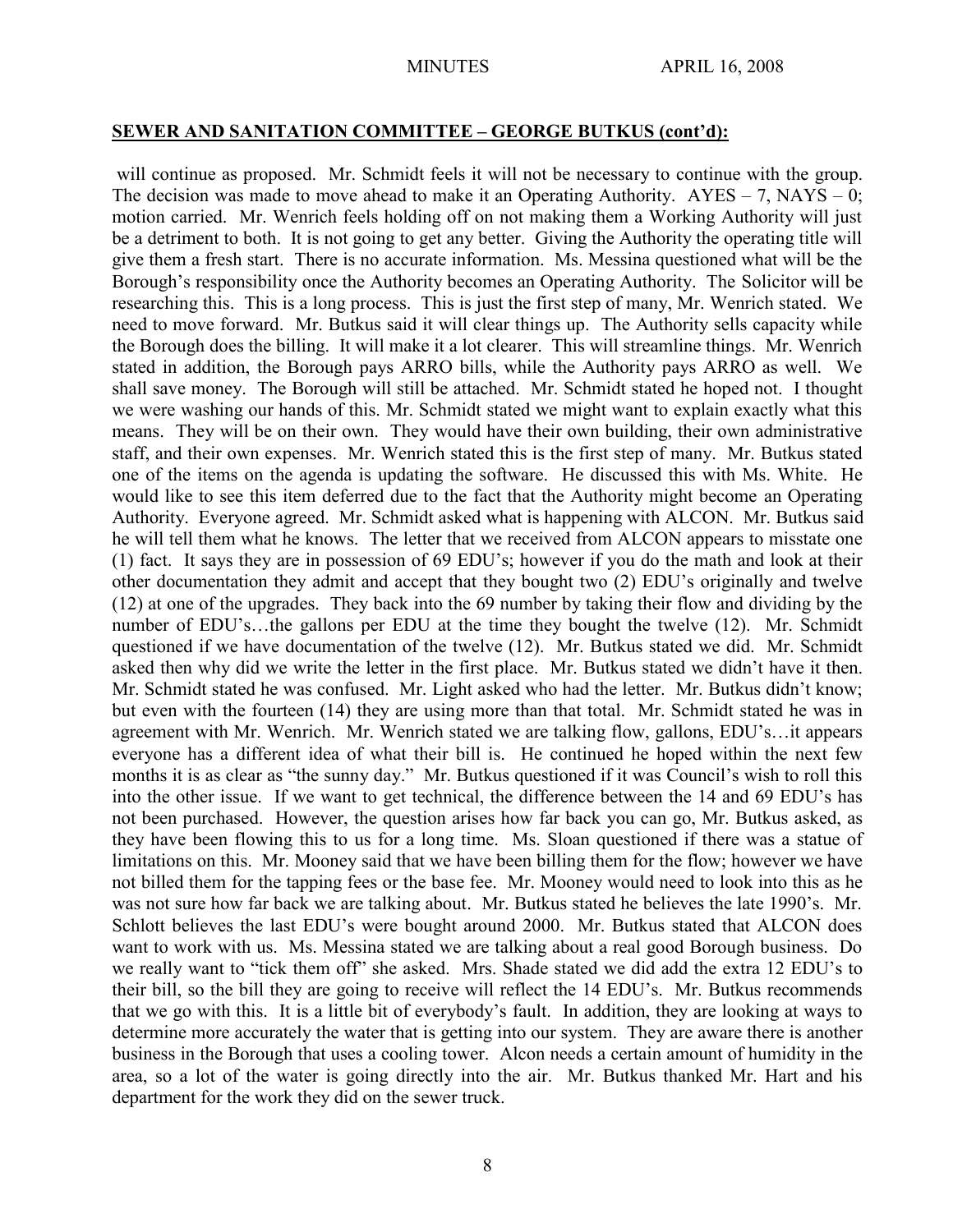#### **PUBLIC WORKS DIRECTOR – MICHAEL HART:**

Mr. Hart stated the first item was the revised fee schedule. Council had received a copy of this. There weren't a lot of changes. The changes were basically to recoup the cost of inspecting the properties. We were not charging enough to cover our expenses. We currently have no fees for the electrical inspections. We have contracted with Kraft Code Services. We were paying them out of pocket and not recouping that. Another item was accessibility review; we weren't charging for that either. The last item that we hadn't paid for was the submittal fee stormwater management fees. Mr. Butkus asked what the fee is for putting in a hot water heater and if we are charging for a permit is anyone going out and inspecting it. Mr. Hart said we are charging for a permit and if they get a permit we will inspect it. Mr. Light made a motion to accept the above mentioned Resolution; seconded by Mr. Schmidt.  $AYES - 7$ ,  $NAYS - 0$ ; motion carried.

The next item was Octagon Avenue in regards to Tradition. Mr. Hart spoke with Mr. Scott Miller of Stackhouse Bensinger and he liked the idea. Mr. Hart stated that Mr. Miller spoke to Mr. Michael McCormick and they agreed to the idea on paper. It is not finalized yet. We have a Planning Commission meeting the following week and more of a discussion will probably occur. One thing they were looking for was a letter from Borough Council requesting the Borough will take dedication of that street. Mr. Hart did give him that letter based on the last meeting.

The last issue was in regards to the Brookfield Manor Playground. Mr. Hart met with the next door neighbor. They came up with a planting schedule. In addition, he spoke with Chris from Ryan Homes and they will be donating \$2,000.00. Mr. Wenrich stated when the money is received he requested Mrs. Shade send a thank you letter.

#### **BOROUGH ENGINEER – PETER EISENBROWN:**

Mr. Eisenbrown had nothing new to report.

#### **UNFINISHED BUSINESS:**

The first issue was the handbook. Mrs. Shade stated the corrections were made along with the addition that personal days can't be used within the probationary period. Mr. Zerr made a motion to adopt the handbook as presented including the changes; seconded by Mrs. Kutz. AYES – 6, NAYS – 1 (Mr. Butkus); motion carried.

#### **NEW BUSINESS:**

The Mayor stated he attended the PSAB Spring Conference in Grantville. One (1) of the things discussed was what was new in the Right to Know Act. One (1) of the items was to appoint an Open Records Officer. It would most likely be the Borough Manager or the Borough Secretary. Mr. Mooney said this will not be in affect till January 1, 2009. Mr. Mooney stated the State will be creating their own body to handle complaints and hearings. There will also be setting uniform fees. Mr. Mooney said we will need to adopt this by January 1; however it will be hard to do anything right now. Mr. Wenrich stated in the meantime please see the Borough Secretary and she will be happy to show you whatever are appropriate.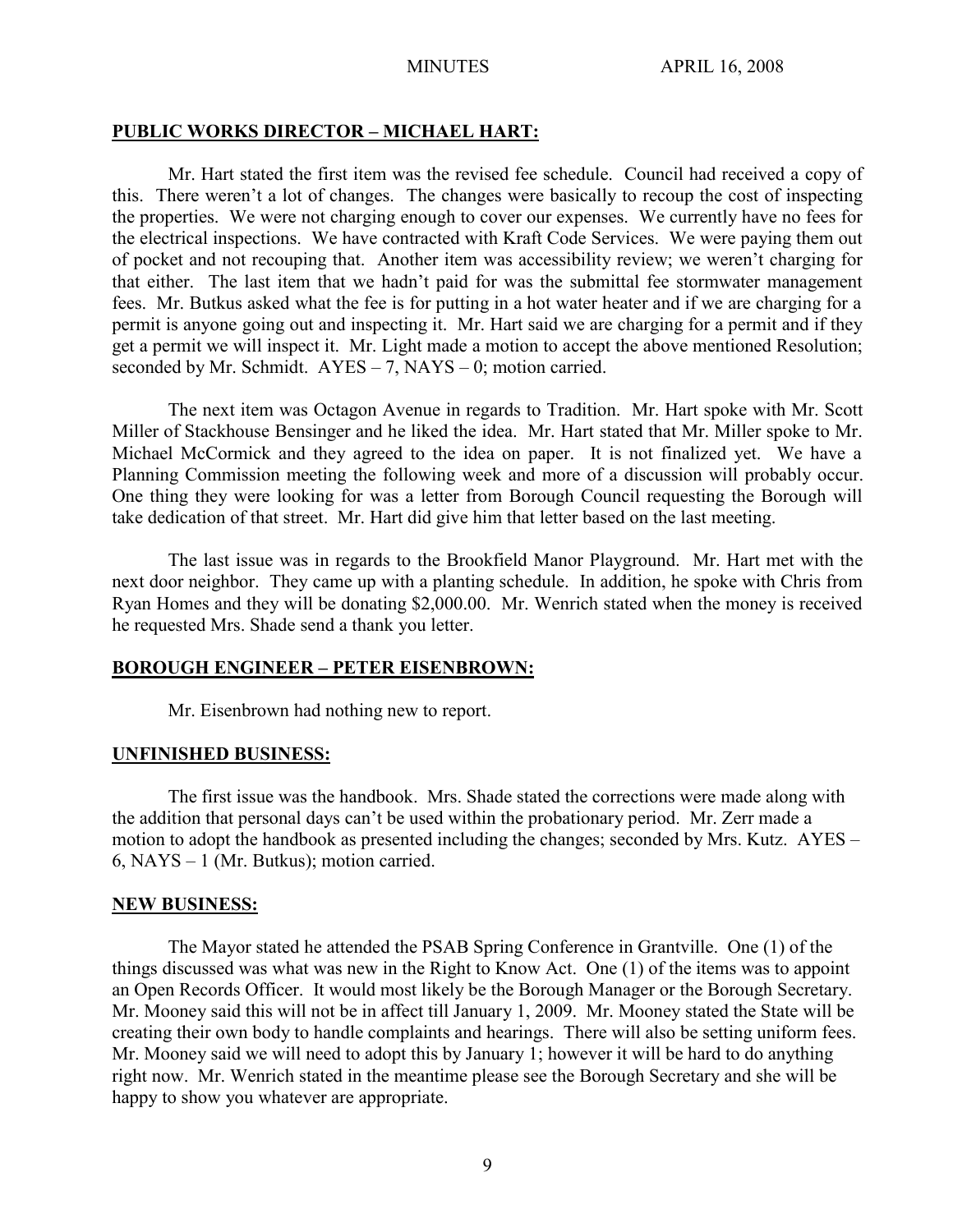#### **NEW BUSINESS (cont'd):**

The next item the Mayor had was that he would like to attend the State Convention at Seven Springs from June  $8<sup>th</sup>$  to the  $11<sup>th</sup>$ . He asked for permission that the Secretary send the reservations in for both he and his daughter. The Mayor will reimburse the cost of his daughter. Mr. Zerr stated the trip to Harrisburg was on the agenda. Mrs. Shade stated that the Mayor's Association was running a bus up to Harrisburg. The Mayor stated that everyone is on their own for that. Mr. Zerr made the motion that we allow the Mayor to attend the conference; seconded by Mr. Butkus.  $AYES - 7$ ,  $NAYS - 0$ ; motion carried.

The flu shot clinic will be held here at the Borough Hall on Wednesday, October  $15<sup>th</sup>$  from 11 a.m. to 3 p.m. Details will follow.

Mrs. Shade received a letter today regarding a computer company in the Borough needing a permit from DEP. Mr. Mooney stated he received a copy of the letter and he has a call into DEP and is waiting to hear from them in regards to this matter. Mr. Butkus stated he received a call from the computer recyclers and he would like to thank the Borough residents for taking their computers to them instead of trying to dispose of them in the trash.

### **PUBLIC COMMENT:**

Mrs. Sandy Graffius was there as a member of the Revitalization Committee. She was lending her support. She asked Council for their continued support. In addition, Mrs. Graffius was very impressed on how our meetings were run. She is use to County meetings and likes the Borough's hands on approach. She complimented them on that.

### **TREASURER'S REPORT:**

| General Account                  |                      |    |              |
|----------------------------------|----------------------|----|--------------|
| Opening Balance – April 16, 2008 |                      | S  | 100,925.61   |
| <b>PLGIT</b>                     |                      |    | 8,879.79     |
| Invest                           | Recreation           |    | 48,516.02    |
|                                  | General Invest       |    | 51,188.63    |
|                                  | To Be Paid           | \$ | 73,032.43    |
|                                  |                      | \$ | 136,477.63   |
| Sewer Account                    |                      |    |              |
| Opening Balance – April 16, 2008 |                      | \$ | 55,793.52    |
| <b>PLGIT</b>                     |                      |    | 59,799.75    |
| Invest                           | <b>Sewer Revenue</b> |    | 438, 427. 95 |
|                                  | To Be Paid           |    | 73,282.42    |
|                                  |                      | \$ | 480,738.80   |

Mr. Light made a motion to accept the Treasurer's Report; seconded by Mr. Butkus.  $AYES - 7$ ,  $NAYS - 0$ ; motion carried.